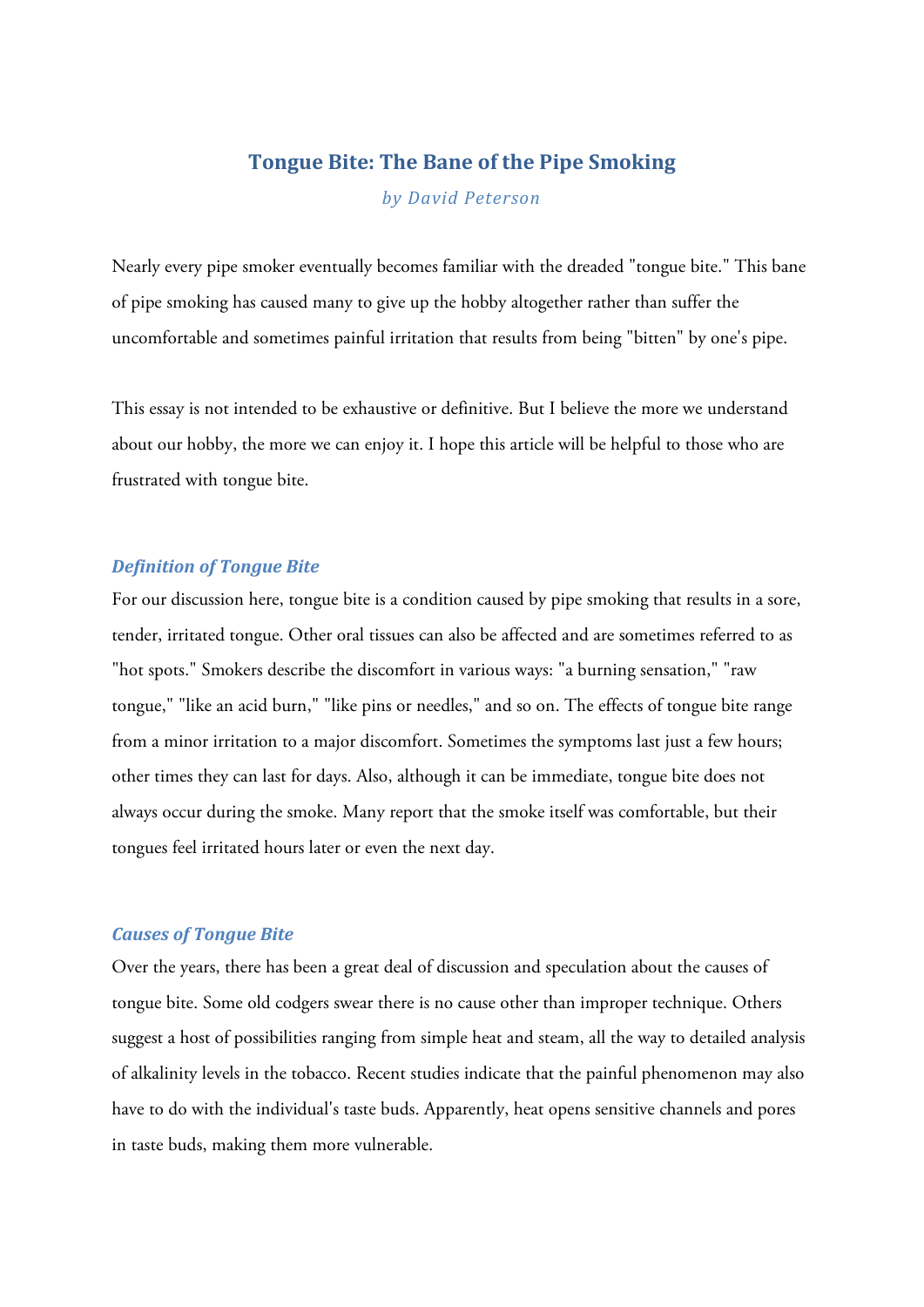As you might imagine, all of these varying possibilities can create quite a bit of confusion among pipe smokers about what actually causes tongue bite. This confusion often results in a wide variety of unhelpful, and even silly, "cures" and treatments. So let's take a look at some facts about tongue bite.

Aside from physiological factors that may make one person more susceptible than another (these will be discussed briefly below), the causes of tongue bite are pretty straight forward. Tongue bite generally results from either a chemical burn or heat scald (or both). Most of us can immediately understand how heat could cause irritation, but talk of chemical burns seems extreme. Simply put, chemical burns are produced by the caustic elements in the smoke. In other words, pipe smoke that contains higher levels of alkalinity will produce painful irritations of the tongue and oral membranes.

#### *Alkalinity and Tongue Bite*

I should point out up front that this section gets a bit technical, and I'm no expert in chemistry. But to help make some sense of the issue of alkalinity and how it relates to tongue bite, I should start with a quick review on alkalinity: Every solution is either acidic or alkaline. (Alkaline is often called "base.") Acidity and alkalinity are measured in pH (potential of hydrogen). The pH scale goes from 0 to 14, with 0 the most acidic, 7 is neutral, and 14 the most alkaline. The pH of stomach acid is 1, wine is 3.5, water is 7.

When smoke from tobacco has a higher degree of alkalinity, it will produce painful irritation of the tongue, regardless of its temperature. A principal cause of alkaline smoke is a tobacco containing little or no sugar, such as Burley. Soil chemistry where the tobacco was grown can also influence the pH of the leaf. Virginias and other tobaccos with a high sugar content generally produce an acidic smoke, which is easier on the mucous membranes and tongue. However, if combustion temperature goes too high, then the hydrocarbons (especially sugars) join with oxygen to form water and turn neutral, thus leaving the alkaline components to predominate in the smoke.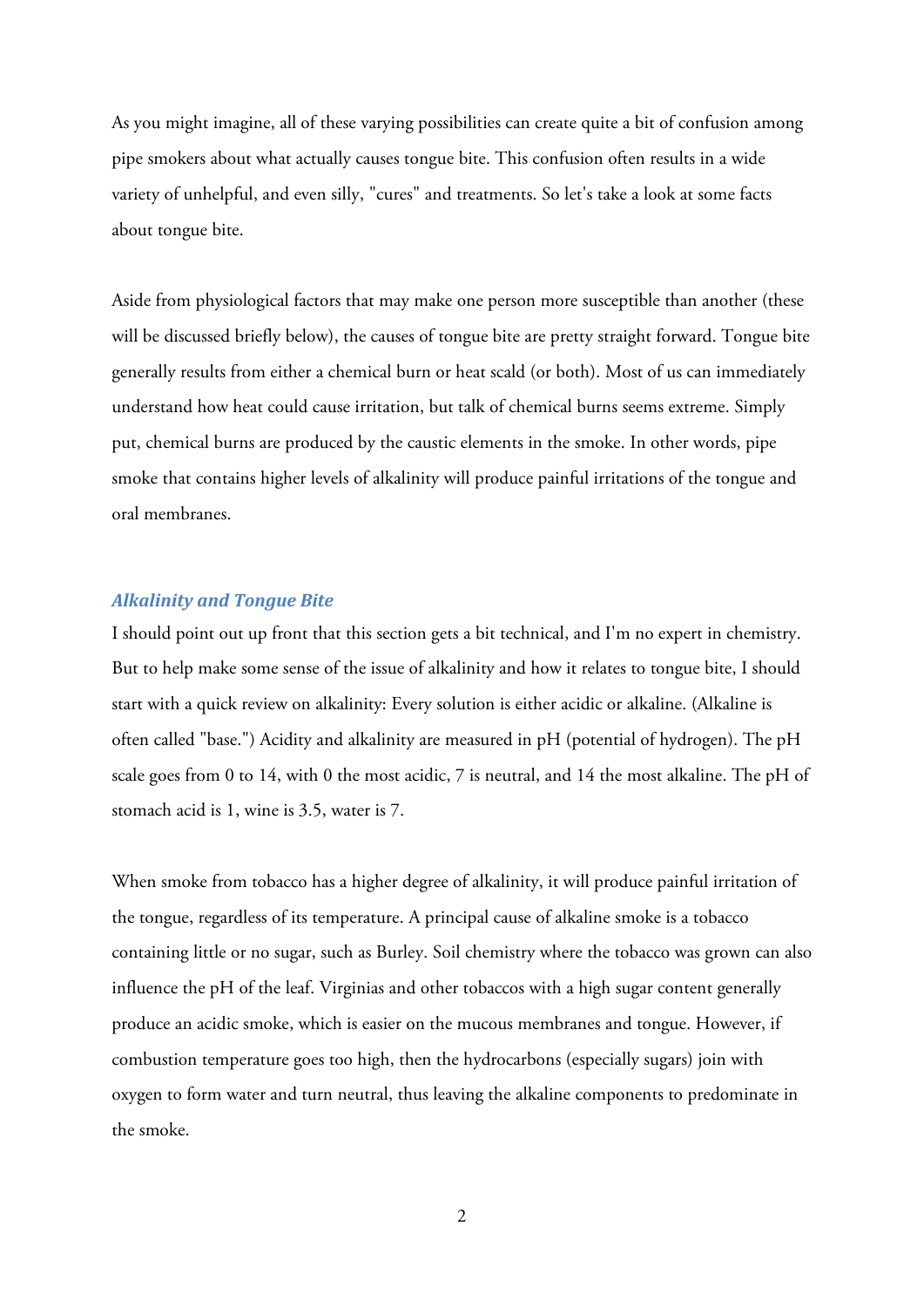This simply means when this type of tongue bite occurs, it is the result of a chemical reaction, it has nothing to do with heat or the temperature of the smoke. Even if you were to freeze the smoke and make it ice cold, the high alkalinity would still produce a chemical irritation.

Well-known master tobacconist, G. L. Pease, points out these details concerning common tobaccos and their pH and sugar levels:

- Burley and Virginias have a similar pH of 5.4 to 5.8 (although Virginias have significantly more sugar in the form of dextrose, about 0.2% for Burleys and approximately 22% for bright Virginia).
- Turkish is somewhat more acidic, generally about pH 4.9, while containing only about 12% sugar.
- The alkalinity of the water soluble ash from Burley, however, is 2-3 times that of Virginia.

Pease also explains that when sugars are burned at higher temperatures, they tend to produce smoke with a higher pH than when burned more slowly. This can cause Virginias to smoke "hot" when puffed furiously, while gentle smoking will liberate the sugars into the water which is produced during combustion of the tobacco. Maintaining a delicate balance between steam generated by the vaporizing water in the tobacco and the water vapour produced as a by-product of normal combustion is very important to getting a sweet, cool smoke. If the tobacco is too wet, too much steam is generated, diluting the "sweetness" of the smoke, and resulting in caloric heat. If the tobacco is too dry, the smoker may tend to smoke it hot, creating an alkaline smoke from the burning of sugars.

Tobaccos that are flue-cured, such as Virginias, or those exposed to a high heat soon after the leaf is removed from the plant, will have a high sugar content. This is because metabolic processes within the leaf, and microorganisms that live there, are killed by the heat before the sugar is consumed.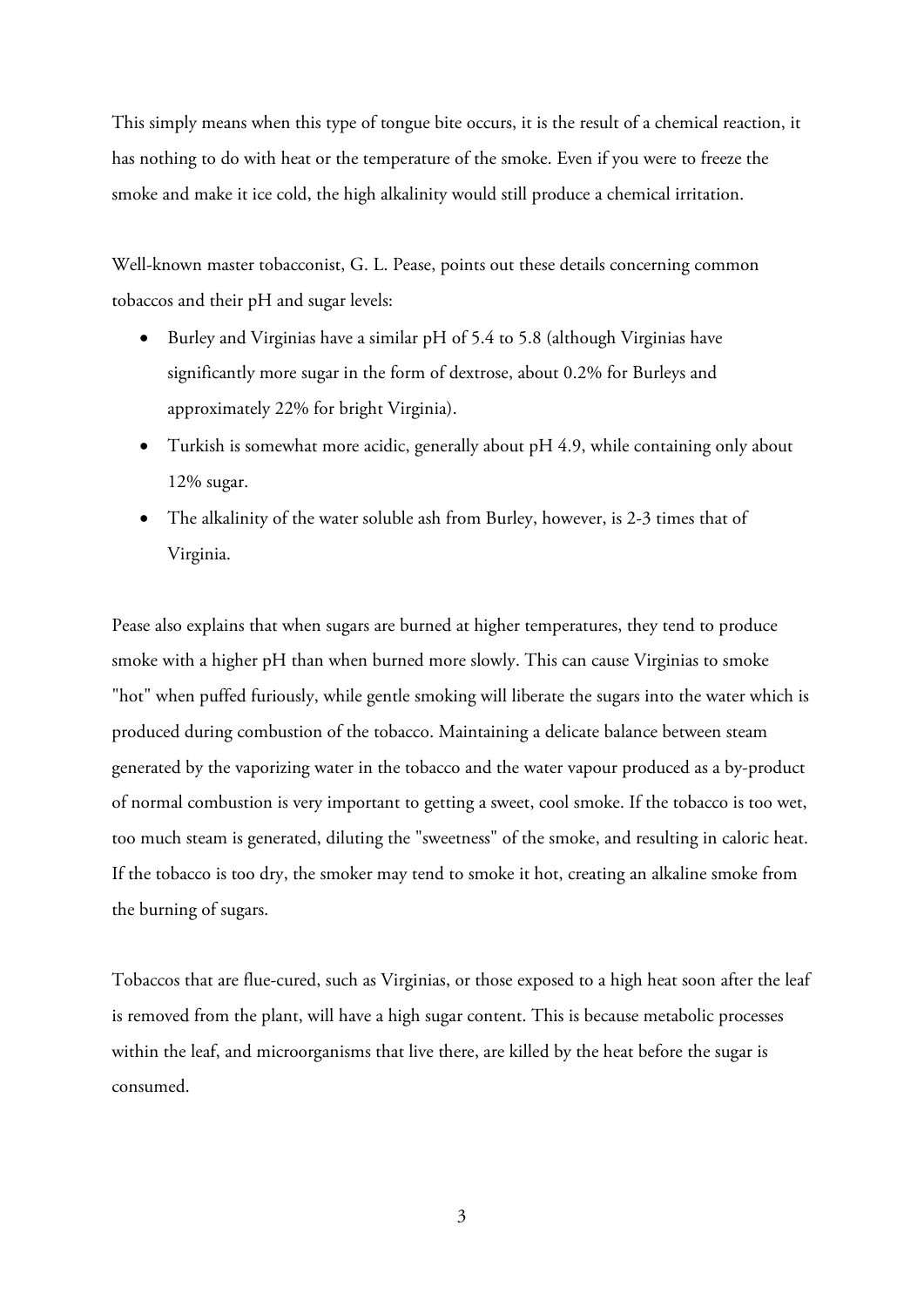Sun-cured or air-cured tobaccos, on the other hand, have a low sugar content, because most of the sugar is either metabolized within the leaf itself or consumed by microorganisms between the time the leaf was removed from the plant and the end of the initial curing process.

In light of this, one would expect Virginias and other heat-cured tobaccos to be gentle on the tongue, and Burley and other slowly-cured tobaccos to be harsh on the tongue. But this is not necessarily the case. When the leaf burns in your pipe, the higher the combustion temperature, the more complete the combustion, and the more hydrogen ions combine with oxygen to form neutral water. Put differently, the higher the burn temperature, the more alkaline the smoke, as the acidic hydrogen is used to form neutral water and the alkaline components dominate.

The irony, of course, is that tobaccos rich in sugar tend to burn easily, fast, and hot, while those low in sugar tend to burn slower and cooler. If you smoke a sugar-rich Virginia hot, instead of pleasant acidic smoke, you will experience caustic alkaline smoke that bites with a vengeance. And if you smoke Burley, which is naturally higher alkaline, in a gentle, cool manner, you will be rewarded with an acidic smoke that will comfort your tongue. All of this can be further modified if the blender has applied extra sugar or honey or cased the tobacco with rum, for example. These additives can tilt the balance of the tobacco toward the acidic pH.

#### *Heat, Steam, and Tongue Bite*

All the discussion of alkalinity can seem frustratingly complex. But another culprit in causing tongue bite is readily understood: heat. Obviously, heat can be irritating to sensitive oral membranes. If the temperatures of combustion while smoking a pipe get too high, it is feasible that discomfort or pain could result. This is probably most common during lighting or relighting the pipe. Always trying to burn the tobacco all the way to the very bottom of the bowl can also increase the likelihood of heat related tongue irritation. That's because the smoker may be more prone to draw forcefully on the pipe, which pulls the heat from the match or lighter directly into the mouth. This could result in a heat scald that would definitely "bite" the tongue.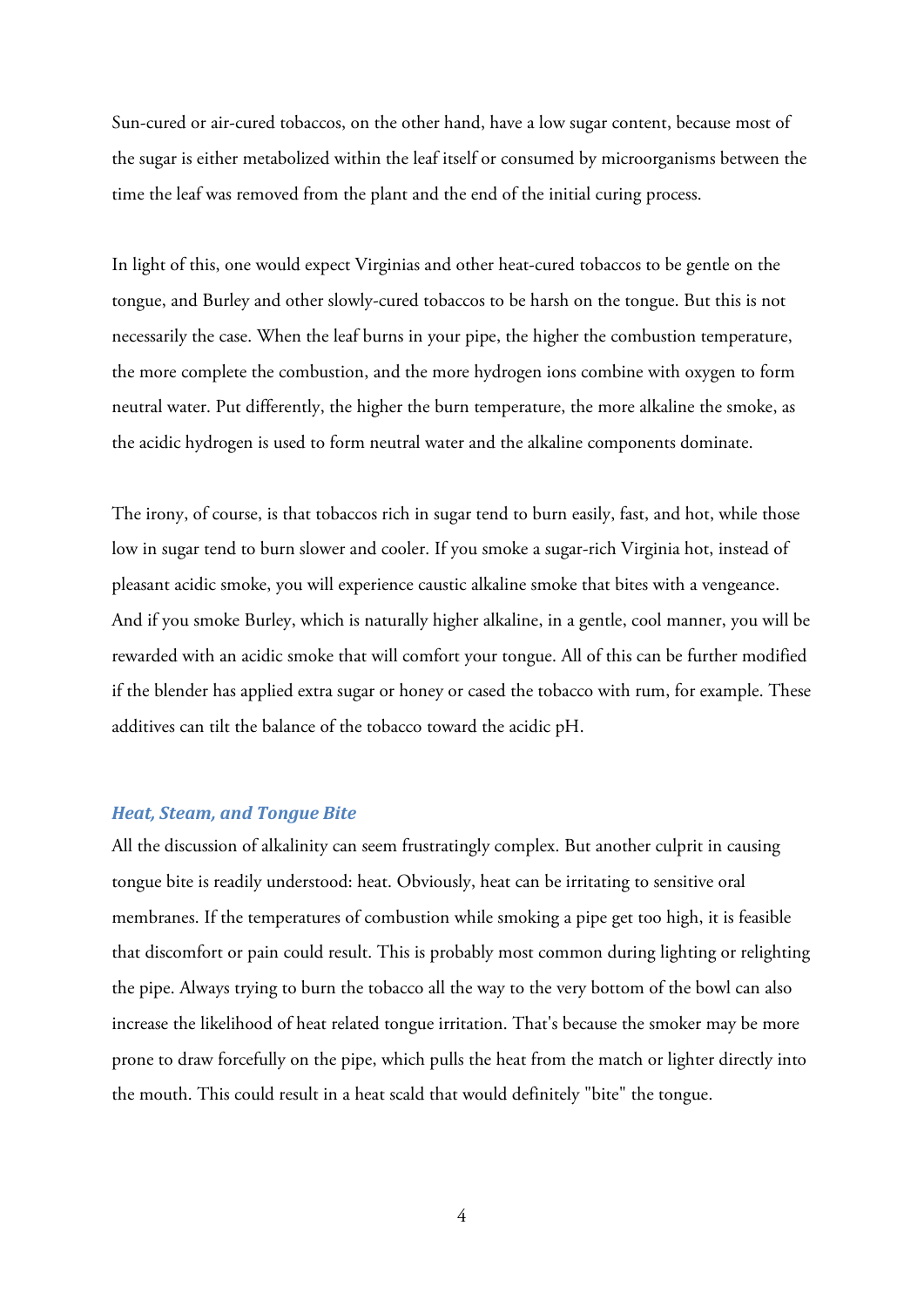Others suggest that during high temperature combustion of overly moist tobacco, water is vaporized, heated to the temperature of live steam, and then drawn into the mouth. (Live steam is invisible vapour with a temperature of 212 degrees Fahrenheit or higher; it is not "steam" or tiny droplets of water you can see.) Of course, live steam reaching the mouth would liberate an enormous amount of heat when it cools and condenses. If this occurred in contact with the tongue, that area would be scalded. However, it seems very unlikely that any water vapour actually reaches the mouth in the form of live steam, so this theory seems improbable.

But what about the problems that many report when smoking "wet" or "moist" tobacco? My theory is that since excessively moist tobacco burns poorly, it forces the smoker to keep the combustion temperature higher to keep the pipe lit. These higher temperatures produce more alkaline smoke, which results in chemical burn, as described above.

Another common idea is that the temperature of the smoke itself when it reaches the mouth can cause tongue bite. Based on the results from several studies, this seems very unlikely. These studies have demonstrated that the smoke generally arrives at the mouth with a temperature of 88 to 108 degrees Fahrenheit, which is normal body temperature plus or minus 10 degrees Fahrenheit. This temperature doesn't even come close to an average cup of coffee at 140 degrees Fahrenheit and higher, which normally doesn't scald the tongue even at that temperature.

## *Miscellaneous and Personal Factors*

In addition to the causes discussed above, there is a final category of factors that contribute to tongue bite that are worth mentioning. This category is more difficult to discuss because it involves personal characteristics that vary from individual to individual. But perhaps a general overview will be helpful and alert folks to issues that may warrant personal consideration.

Biological studies have demonstrated great variations in the tasting abilities of individuals. This is due to the number of taste buds the individual has on his tongue. Those with larger numbers of buds are sometimes called "supertasters." Since taste buds are made up of nerves, receptors, pores, and such, this complex network can be more easily irritated in some individuals, especially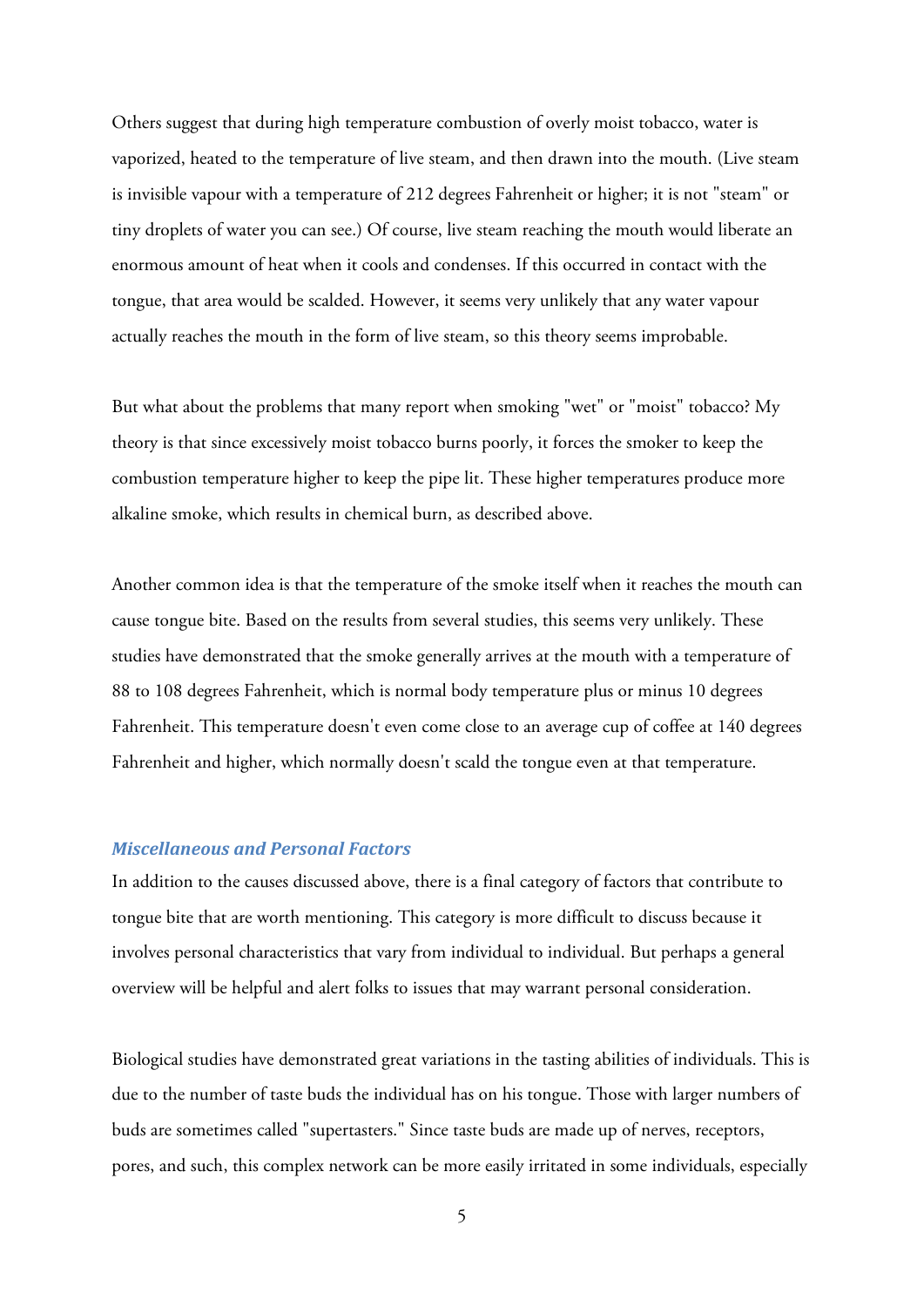those with higher taste capabilities. Research also indicates that nicotine has an effect on taste buds as well, which may also contribute to further irritation of the tongue from smoking.

Another factor is that of allergies or allergic reactions. It is a common fact that some folks have adverse reactions or hyper sensitivity to various substances. Sometimes these substances are naturally occurring (such as pollen or pet dander), other times they involve some aspect of processing or manufacturing (such as latex). But if you have an allergy to a substance in a particular tobacco blend, you could find that your tongue and oral tissues are excessively irritated. For example, if someone were allergic to chocolate, smoking a tobacco blend containing chocolate essences for flavouring could set off an allergic reaction.

Aside from actual diagnosed allergies, different people may simply have different tolerances for certain tobacco blends. To use myself as an example, even though I enjoy the taste of various cherry blends, the casing used to flavour these tobaccos gives me extreme tongue bite. So much so, that if I smoke them, my tongue is raw beyond belief for several days. Needless to say, I avoid such blends like the plague (I am not allergic to cherries by the way and can eat them in foods without issue). Sensitivities and reduced tolerances can also be caused by physical characteristics or attributes or can be temporarily brought on by illness or infection. Again, to use myself as an example, I have a condition known as "fissure tongue." This is a benign condition with no cure, but it causes my tongue to be extra sensitive to many types of irritation. This has forced me to limit my daily smoking and necessitated learning and diligent application of proper smoking technique. These and other similar factors can certainly cause greater risk of tongue bite that must be considered in your practice of pipe smoking.

Lastly, but certainly not least, is the matter of smoking frequency. This may seem self-evident, but I am continually surprised by how many folks complain of tongue bite after smoking multiple bowls every day. Perhaps the old cliché, "too much of a good thing" applies here. The tongue and oral tissues may develop certain tolerances over time, but they do not develop calluses in the same way as other tissues of the human body. Oral tissues are mucous membranes and have an extremely high vascularity. Except for extreme cases, they will always remain largely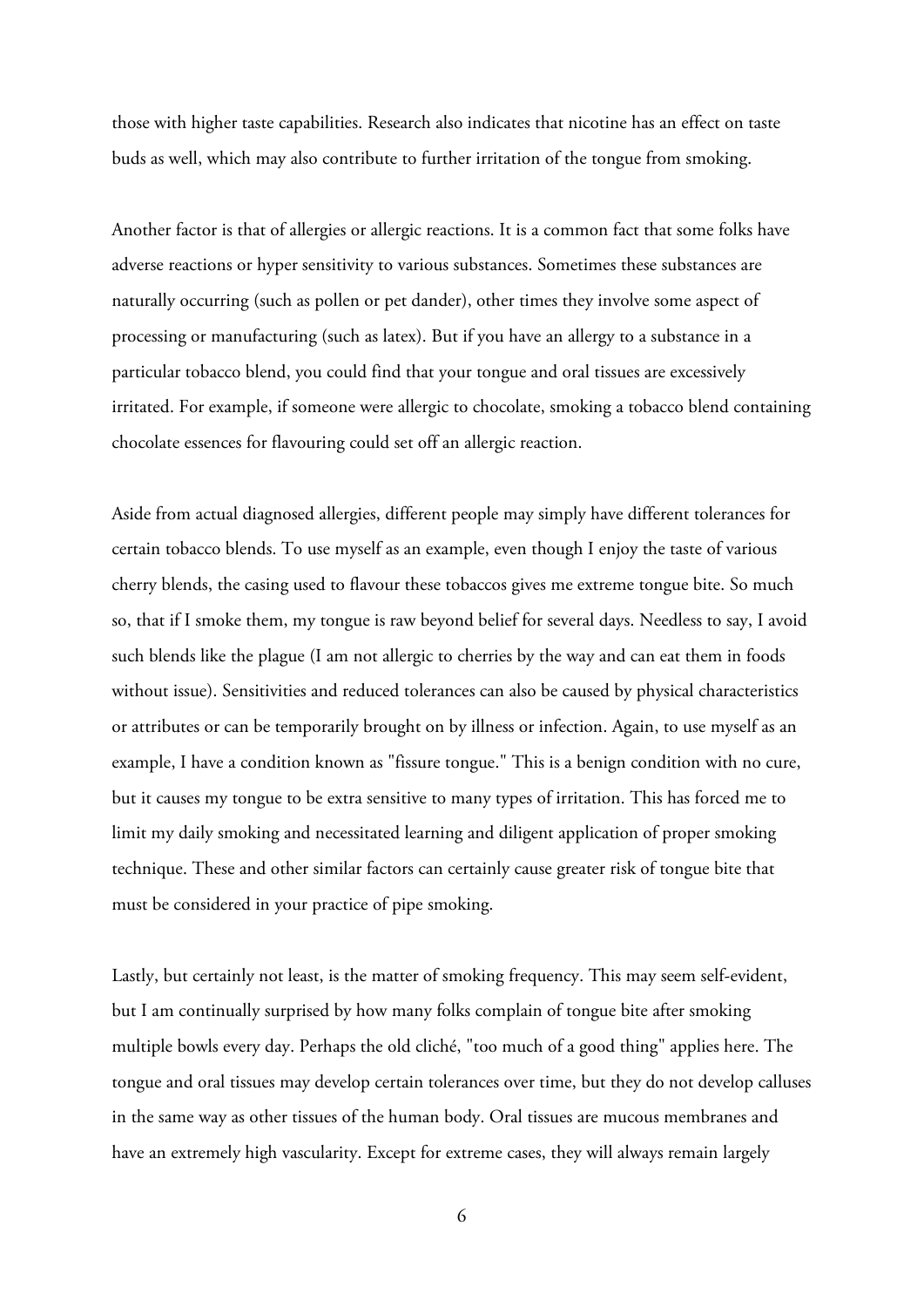susceptible to irritation. Clearly if you are smoking several bowls a day and dealing with tongue bite, it is time to cut back. Reducing the number of bowls each day, or smoking on alternating days (Monday on, Tuesday off, etc.) may be just what the doctor ordered.

## *Preventing and Treating Tongue Bite*

Well, with all that science and technical data, it can be easy to lose track of the simple issue: Tongue bite is painful, and all pipe smokers want to avoid it. Here are some practical suggestions to help prevent and treat tongue bite.

- Acquire proper smoking technique. This is absolutely essential. Improper technique can easily lead to some of the most common forms of tongue bite. For this reason it is vital to learn to take slow, gentle sips instead of long, heavy draws. Don't puff too rapidly, which increases combustion temperature leading to chemical burn. Be careful when lighting or relighting so that you don't draw the flame/heat directly into your mouth. Learn to properly fill your bowl: Packing too tight will cause a difficult draw making you inhale too heavily. Packing too loosely will allow excessive airflow, which may cause the tobacco to burn hot. Learn when and how to tamp to keep your pipe lit without excessive or forceful puffing. I realize these suggestions don't actually tell you "how" to do these things; that information is for another article. But take the time to learn and exercise diligence. You will be greatly rewarded for your effort and patience.
- Avoid tobaccos with high alkalinity. Smoke tobaccos rich in sugar. (See the general information above for ideas about which tobaccos contain more natural sugar and those with less alkalinity.) If you enjoy high alkaline tobaccos, try blending them with others to reduce the chemical burn issues. Also, if a particular tobacco irritates your tongue more than others, don't smoke it! With the rich variety of tobaccos available, there's no reason to smoke something that doesn't sit well with you.
- Pay attention to the moisture content of your tobacco. If too dry, it is very easy to drive the combustion temperature too high. But if the tobacco is too moist, you will automatically compensate for the difficulty in making moist tobacco burn by puffing more strongly, and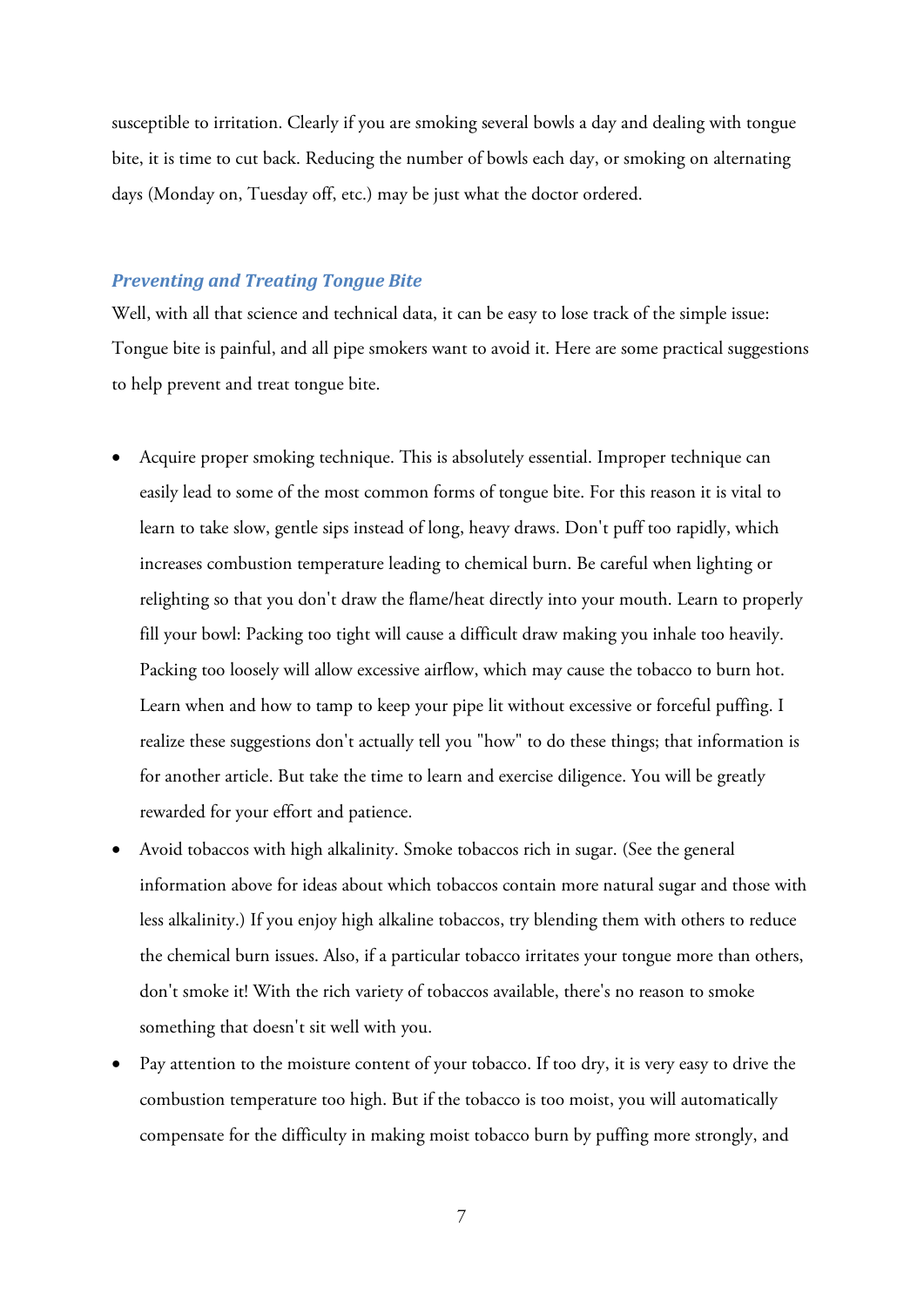this too can easily drive the temperature of combustion too high, and result in very alkaline smoke.

- Don't worry about your pipe going out. Some consider it a noble thing to smoke a pipe from start to finish on one or two lights, but that is an unnecessary encumbrance. There is absolutely no shame in relighting. If your pipe starts to go out, let it, and then relight. Nothing promotes a hot, alkaline smoke faster than trying to "rekindle" an ember which is in its death throes. As G. L. Pease said, "Cast thy pride to the winds, and call upon Prometheus whenever needed to enflame thy sweet smoke yet again!"
- Don't insist on smoking your pipe all the way to the bottom of the bowl. Relighting at the bottom can cause a scald by drawing the heat from the flame directly into the mouth. Discarding a small amount of unburned tobacco may seem like a crime, but frying your tongue so you can't enjoy smoking at all is much worse.
- Enjoy a cool or room temperature beverage with your pipe.
- Avoid eating or drinking items that tend to exacerbate tongue bite. The specific list of items will vary from person to person due to individual tolerances, unique body chemistry, allergies, etc. But many report problems from salty foods and carbonated beverages. Also avoid ice cold drinks since the contrast in temperatures can make the tongue more sensitive to irritation.
- After smoking, drink a glass of milk. Some suggest this helps to soothe an irritated tongue.
- Use a product such as Biotene mouthwash or Aloe Vera juice to regularly rinse your mouth (not necessarily during the smoke, but as a regular routine of oral hygiene). Many report that these products are highly effective in preventing and treating tongue bite.

Well, this certainly is not the "final word" on tongue bite. There always seems to be new information on the horizon. But hopefully these details and practical suggestions will help you overcome the nasty gremlin that haunts so many pipe smokers. To paraphrase McGruff the Crime Dog, by understanding some of the causes and resounding accordingly, perhaps you will be able to "take a bite out of tongue bite"!